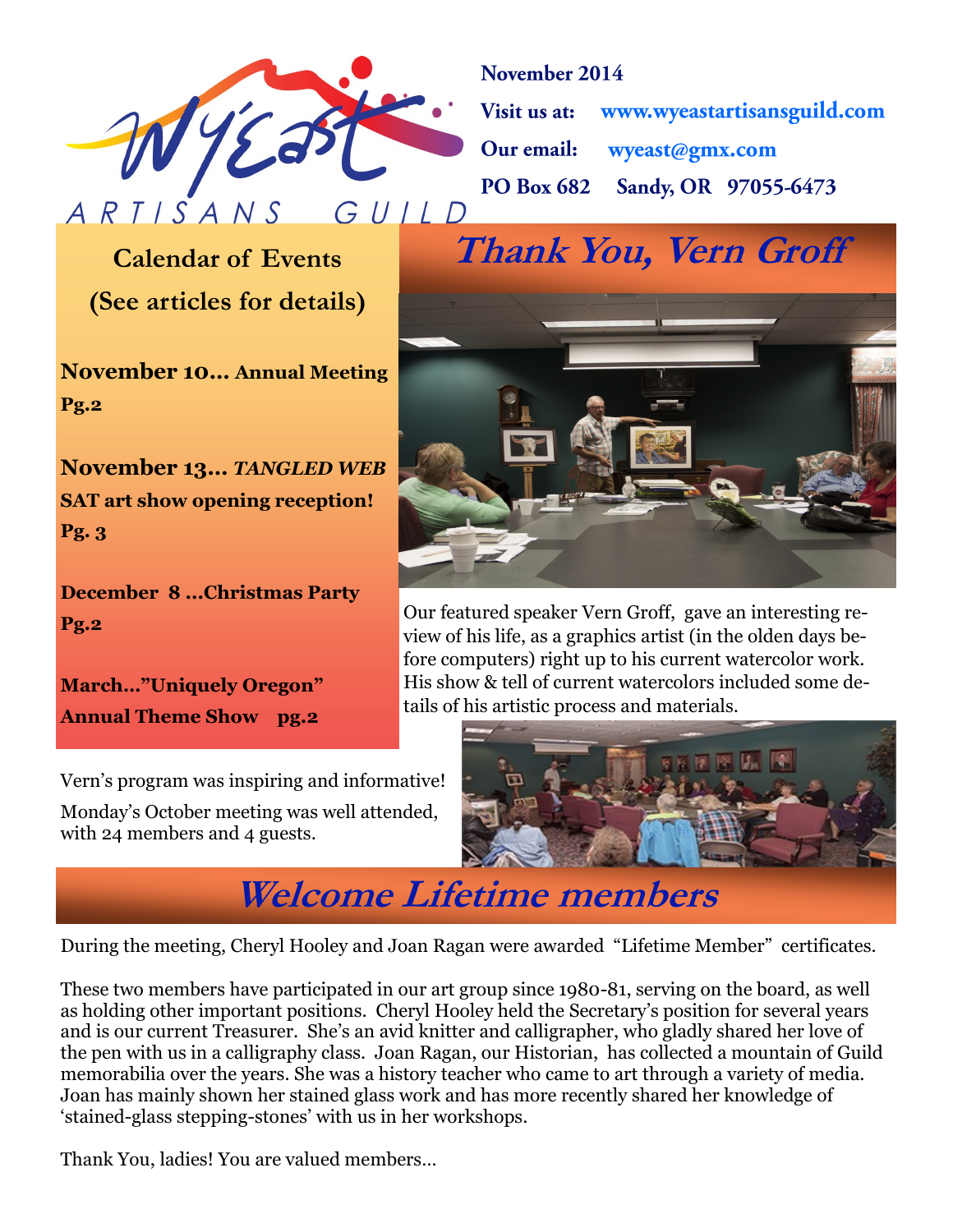## **Annual Meeting, Nov. 10**

This is WAG's Annual Meeting, where we vote to fill Board of Director's positions and we are fortunate this year, to have three candidates! We have two positions open, #3 and #4. Each candidate will declare "for position #3" or "for position #4" and ballots will be distributed to the voting members. The nominating committee oversees the vote and will announce the results.

During the meeting, Pam Kahut and Becky Hawley will lead an informal discussion on Copyrights, as it pertains to our artwork. You're welcome to contribute your knowledge and experience on the subject!

The meeting will be held in the usual venue, Clackamas County Bank- conference room, at 38963 Proctor Blvd. Sandy. The doors open at 6:30pm, the meeting begins at 6:45.



# **Christmas Party….!**

## **December 8th**



Jennifer Bliesner laid out plans for this years party.

Anyone wishing to participate in the gift exchange is invited to make a piece of art for the exchange.

Expect more details in next months newsletter.

## **Annual Theme Show**

#### *An announcement from Eileen Holzman, 2015 Theme Show Committee, Chairperson:*

**"Uniquely Oregon"** is the title chosen for our next annual show at the Sandy Public Library in March.

COMMITTEE MEMBERS: Please plan to meet briefly, with Eileen Holzman at the Sandy Library on November 10, at 6 PM (just before our next Guild meeting) to discuss and decide what needs we have for the show in March. Bring ideas! We'll meet in the lobby at 6:00 and then go into the conference room.

#### **Would you like to participate and show your work in the annual theme show?**

To qualify to show artwork in the annual theme show, you must attend 3 of the 6 meetings immediately prior to the exhibit and perform some kind of "substantial" work for the Guild.

ie: Participate on an active team, take on duties for the Theme Show Head, be on the Board, or be an Officer. PARTICIPATION IN THE GUILD IS KEY. (Check out the Team List) The meeting requirement may be waived by the President, on a case by case basis, if the work requirements are met.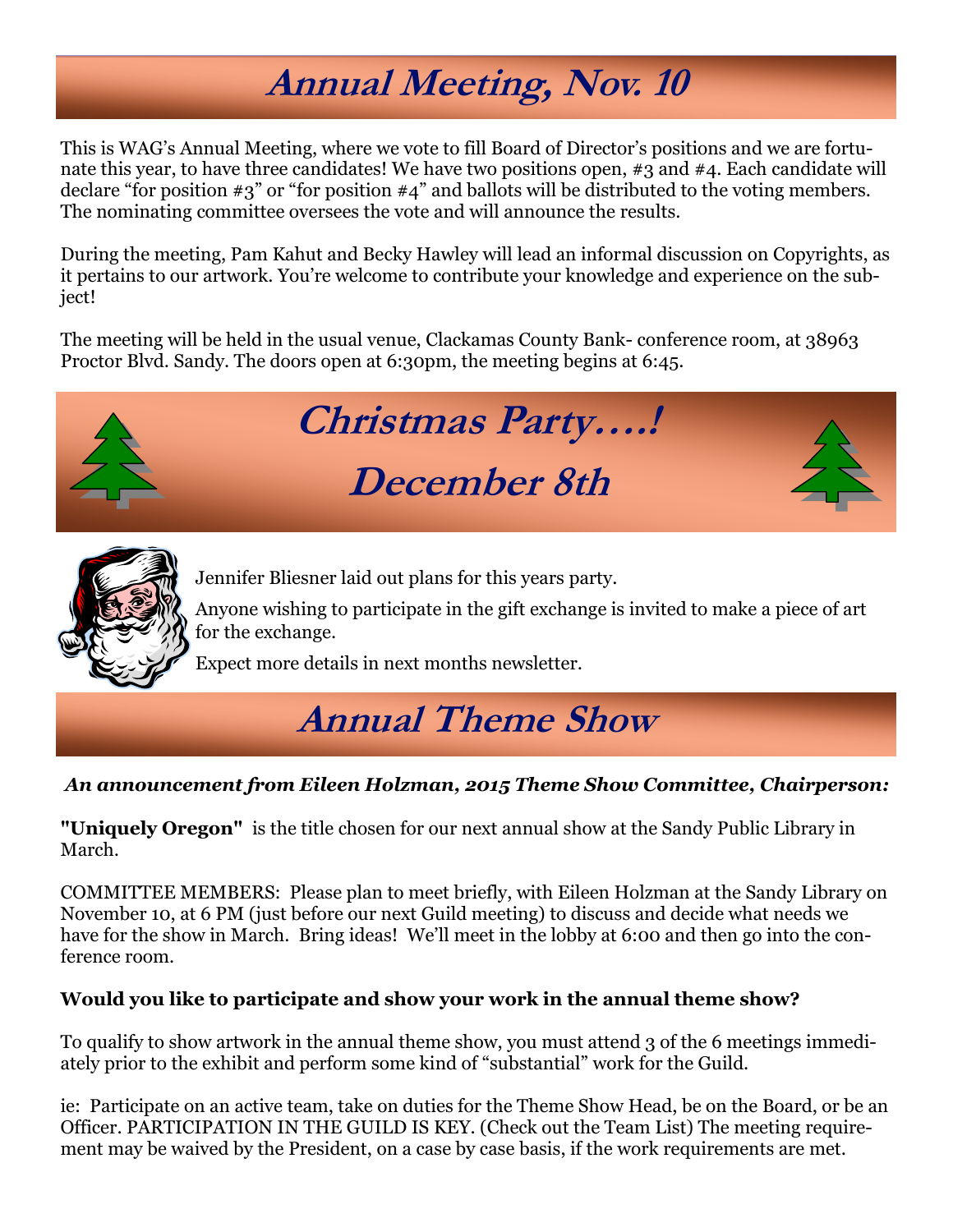## **"Deathtrap" — Call for Art !**

From November 13 to December 7, the Wy'east Artisans Guild, will present an exhibition titled, "Tangled Web" influenced by the play "Deathtrap" being presented by the Sandy Actors Theatre. A comedy-thriller filled with surprising twists and turns.

The creative act involves appreciating and taking advantage of the natural twists and turns that occur during the process. As in the play, the creative act involves ruthless, difficult decisions, and surprising results.

- What have you done that started out one way and ended up another?
- The tangled web that artists struggle through during the creative act is something we all share.
- This is your opportunity to strut your stuff, a chance to get feedback, to grow. What you are proud of?

 $\bullet$ 

**November 3,** send us the artwork tag info, Title, medium, size, your name and a price. For more info call Vernon Groff at 503-239-4090 or email: [vernongroffstudio@gmail.com](mailto:vernongroffstudio@gmail.com)

**November 10,** The art must be delivered by, **10:00 A.M.** to the Sandy Actors Theatre, which is located behind Ace Hardware. If that is an issue for you, we can find a way to work around it. Just let us know.

**November 13,** there will be a short artists reception at 6:45 at the theater followed by a free dress rehearsal presentation of the play. Sandy Actors Theater is located behind the Ace hardware in Sandy at 39181 Pioneer Blvd. The doors open at 6:45. All donations benefit the Guild's non-profit public programs.

**December 7,** the artwork will need to be picked up at the theater after 5:15.

- Help us estimate the number of pieces we will have in the show. Let us know WELL IN AD-VANCE that you *plan* to enter. (Otherwise, we get nervous and think we'll have a blank wall!)
- Next, s*end the tag information in ADVANCE of the DEADLINES....*Deadlines are meant to be a cutoff date, not a target date.
- Offer to help with the shows. What are your skills, abilities and interests?

**Sandy Actors Theatre 2014-15 Show Schedule & Guidelines are Attached, in a PDF and it contains all entry information. For further info contact: Vern Groff or Becky Hawley**